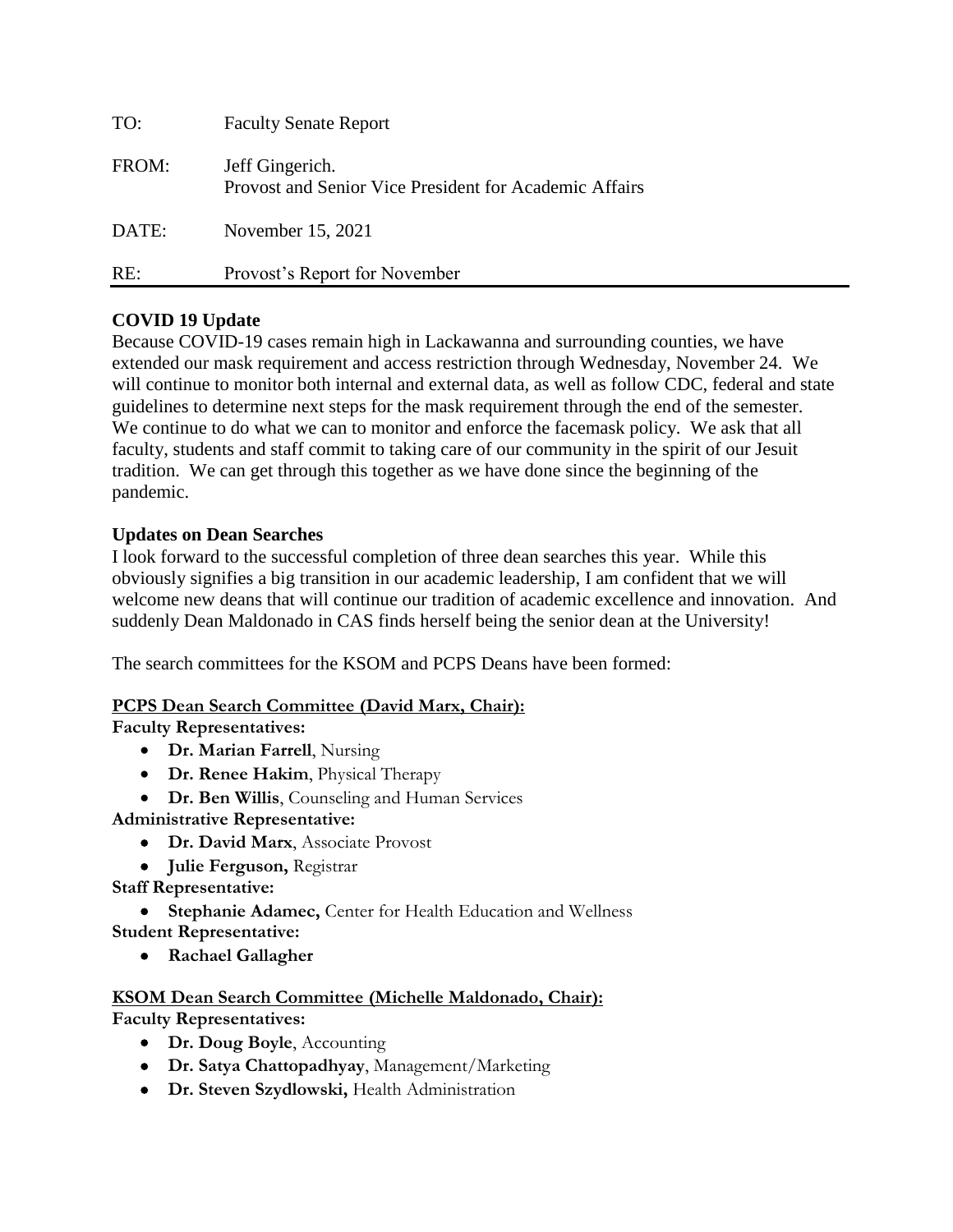**Administrative Representatives:**

- **Dr. Michelle Maldonado,** CAS Dean
- **Gerry Zaboski,** Enrollment and External Relations
- **Staff Representative:**

• **Donna Simpson**, Small Business Development Center **Student Representative:**

• **Vanessa Moylan**

We have secured the services of the search firm, Hyatt and Fennell, who will help us lead both searches to success. Both search committees are meeting soon and we will solicit input for the qualifications of the deans in order to develop the position profile and begin advertising.

The search for the Weinberg Library Dean continues. This position was advertised through the summer and we have received some applications but we have asked Hyatt and Fennell to also facilitate this search to see if we can expand the pool of candidates for this important position.

## **Faculty Searches**

We are currently conducting searches for seven tenure-track faculty positions, two open rank positions and one faculty specialist position.

## **Faculty Development**

• The Office of Community-Based Learning is accepting applications for the AY 2021-2022 application cycle of the **Faculty Initiatives Fund**. This provides an opportunity for faculty to request funding for costs related to **Community-Based Learning** (CBL) courses and/or academic-related community initiatives, including but not necessarily limited to CBL course-related materials, refreshments, transportation and/or CBL-related conference travel and registration fees. Each faculty member can submit up to two applications for combined awards of up to \$500 total per academic year. The funds must be used within the calendar year in which they are granted. Funding will be dispersed on a reimbursement basis.

Applications for the funding period will be accepted and reviewed on a rolling basis. The application may be submitted as a scanned copy with signatures to [debra.fetherman@scranton.edu](mailto:debra.fetherman@scranton.edu) or as a hard copy to Debra Fetherman, 718 Edward Leahy Hall.

• The Diversity Initiatives Review Board is accepting applications for grants in support of creative, educational programs that PROMOTE diversity, provide opportunity for intercultural engagement, and expand opportunities for multicultural experiences for our community.

The Diversity Initiatives Fund is available to campus groups, departments or individuals seeking to promote a greater understanding of diversity through inclusive pedagogies, educational opportunities, multicultural activities and community outreach programs. The grant is intended to launch new, innovative, or educational opportunities for the University community. Recurring projects may apply for funding as well.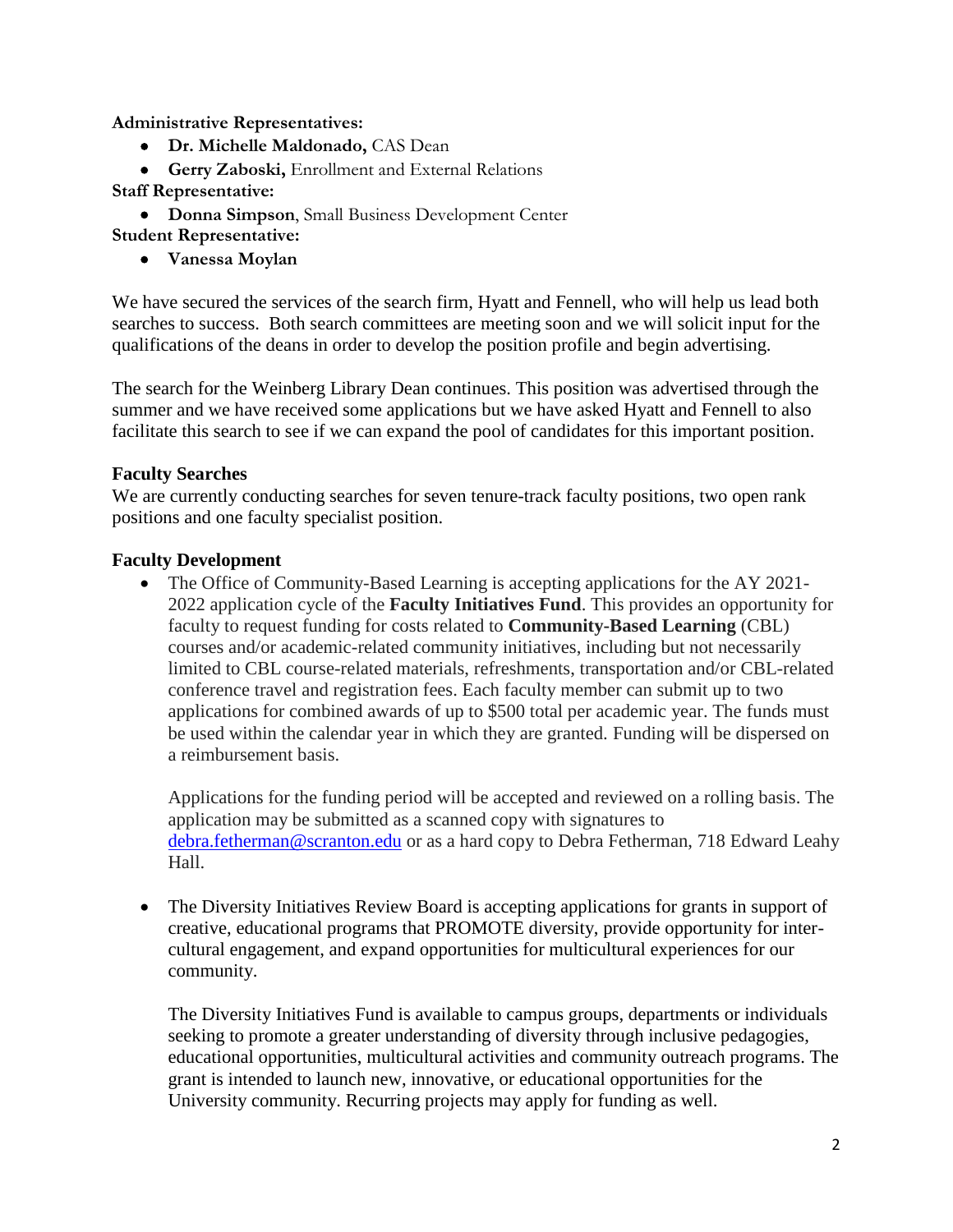Student applicants and part-time employees are required to have a full-time staff or fulltime faculty sponsor. Student Clubs are required to have approval of the club moderator and the Coordinator of Student Clubs and Organizations. Individual staff members and non-full-time faculty must obtain approval from their supervisor or department chair, respectively. Sponsorship or approval must be obtained prior to applying for the grant.

#### **Rankings**

In September, *[U.S. News & World Report ranked Scranton No. 5](https://news.scranton.edu/articles/2021/09/news-usnews-2022.shtml)* among the "Best Regional Universities in the North" in the 2022 edition of their "Best Colleges" guidebook, marking the 28th consecutive year that *U.S. News* ranked Scranton among the top 10 universities in its category. *U.S. News* also ranked Scranton No. 14 in its category in its "Best Undergraduate Teaching" listing of the top colleges in the nation expressing "a strong commitment to undergraduate teaching;" No. 45 as a "Best Value Regional University in the North;" and No. 138 in its category in "Top Performers on Social Mobility." In national rankings, *U.S. News* ranked Scranton No. 166 among America's "Best Undergraduate Business Programs;" No. 185 among "Best Undergraduate Engineering Programs;" and No. 148 among the nation's "Best Undergraduate Nursing Programs."

#### **Career Development**

The "First Destination Survey" report by Scranton's Gerard R. Roche Center for Career Development is based on career success data obtained for 83% of the undergraduate class. This "knowledge rate," or percentage of graduates for whom their career outcome is known, exceeds the National Association of College Employers recommended rate of 65 percent. The knowledge rate for members of the University's graduate class of 2020 was 74 percent.

Of those who reported, 99% of The University of Scranton's class of 2020 graduates at the undergraduate level, and 98 percent of class of 2020 members at the graduate level, reported being successful in their choice of career path of either employment or pursuing additional education within 12 months of graduation.

Fifty percent of graduates with an undergraduate degree had the goal of obtaining full-time employment and 99 percent of graduates succeed with that goal. Forty-five percent of graduates had the goal of attending graduate or professional school and 99 percent of graduates successfully achieved that goal.

| <b>Curriculum Approvals</b>              |                    |
|------------------------------------------|--------------------|
| <b>New Courses</b>                       | <b>Date Posted</b> |
| ESL 501: Academic English I              | 5/7/21             |
| HIST 131X: The Jesuits and World History | 9/24/21            |
|                                          |                    |
| <b>Course Change</b>                     |                    |
| <b>OIM 351</b>                           | 10/4/21            |
| NURS 262: Pharmacology I                 | 2/1/21             |
| <b>BUAN 578: Business Intelligence</b>   | 9/29/21            |
| THTR 213: Design for Theatre             | 11/5/21            |